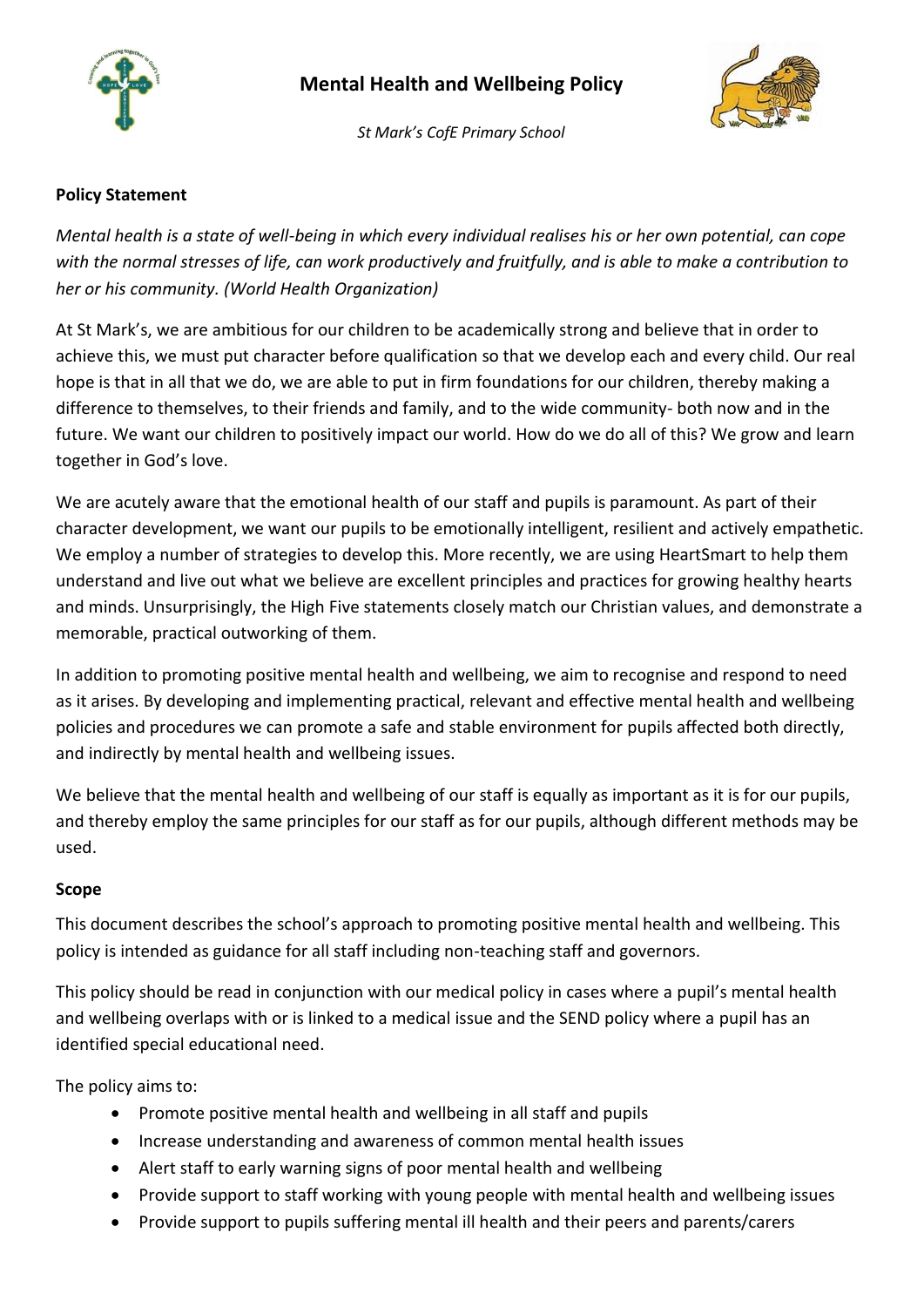#### **Lead Members of Staff**

All staff have a responsibility to promote the mental health of pupils. Staff with a specific, relevant remit include:

Charles Applegate – Head Teacher, Designated Safeguarding Lead Nikki Ford, Rebekah Alsey, Natalie Greer - Deputy Designated Safeguarding Leads Nikki Ford – Designated Teacher for Looked After Children Natalie Greer – Mental Health and Emotional Wellbeing Lead (Pastoral Lead) Debbie Spiers, Rebecca Poole – PSHE and HeartSmart Team Leaders Madeleine Prevett and Claire Cooper – SENCo Team

Any member of staff who is concerned about the mental health or wellbeing of a pupil should speak to the Mental Health Lead in the first instance. If there is a fear that the pupil is in danger of immediate harm then the normal child protection procedures should be followed with an immediate referral to the Designated Child Protection Office staff or the head teacher. If the pupil presents a medical emergency then the normal procedures for medical emergencies should be followed, including alerting the first aid staff and contacting the emergency services if necessary. Where a referral to CAMHS is appropriate, this will be led and managed our SENCo team.

### **Learning Plans**

It is helpful to draw up an individual care plan or Learning Plans (LPs) for pupils causing concern or who receives a diagnosis pertaining to their mental health. This should be drawn up involving the pupil, the parents and relevant health professionals. This can include:

- Details of a pupil's condition
- Special requirements and precautions
- Medication and any side effects
- What to do, and who to contact in an emergency
- The role the school can play

### **Teaching about Mental Health and Wellbeing**

The skills, knowledge and understanding needed by our pupils to keep themselves and others physically and mentally healthy and safe are included as part of our developmental PSHE curriculum. In our school, we use HeartSmart to support our PSHE curriculum. The HeartSmart HighFive aim to keep our pupils emotionally healthy. Key to HeartSmart is Boris, the robot who helps children and adults to learn to be kind to themselves and to listen out for the voices that tell them they aren't good enough.

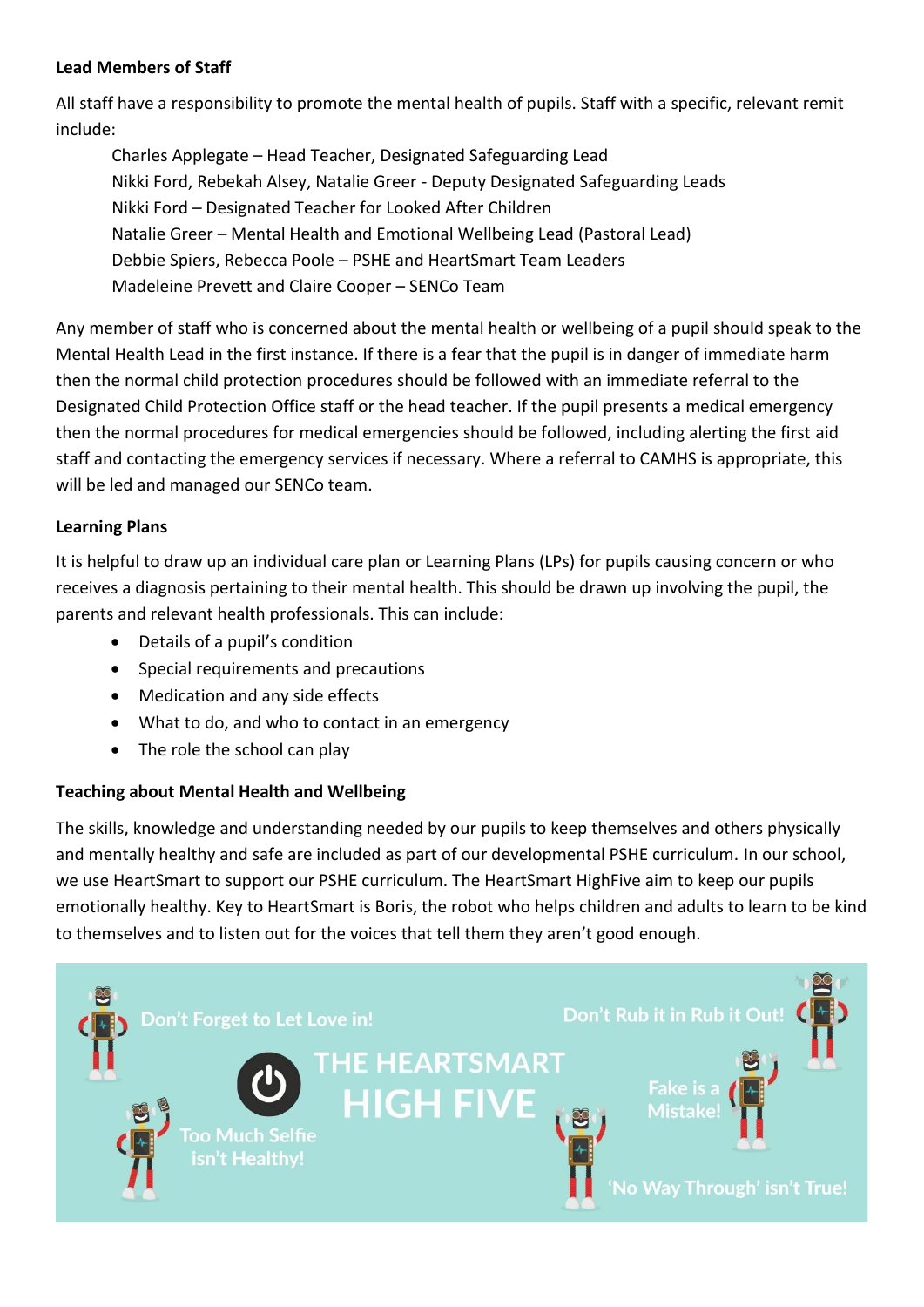The specific content of lessons will be determined by the specific needs of the cohort we are teaching but there will always be an emphasis on enabling pupils to develop the skills, knowledge, understanding, language and confidence to seek help, as needed, for themselves or others.

## **Signposting**

We will ensure that staff, pupils and parents are aware of sources of support within school and in the local community.

We will display relevant sources of support in communal areas and on our website and will regularly highlight sources of support to pupils within relevant parts of the curriculum. Whenever we highlight sources of support, we will increase the chance of pupil help-seeking by ensuring pupils understand:

- What help is available
- Who it is aimed at
- How to access it
- Why to access it
- What is likely to happen next

## **Warning Signs**

School staff may become aware of warning signs which indicate a pupil is experiencing mental health or emotional wellbeing issues. These warning signs should always be taken seriously and staff observing any of these warning signs should communicate their concerns with the senior leadership team or the pastoral team. These warning signs are applicable to staff also:

Possible warning signs include:

- Physical signs of harm that are repeated or appear non-accidental
- Changes in eating / sleeping habits
- Increased isolation from friends or family, becoming socially withdrawn
- Changes in activity and mood
- Lowering of academic achievement
- Talking or joking about self-harm or suicide
- Abusing drugs or alcohol
- Expressing feelings of failure, uselessness or loss of hope
- Changes in clothing  $-e.g.$  long sleeves in warm weather
- Secretive behaviour
- Skipping PE or getting changed secretively
- Lateness to or absence from school
- Repeated physical pain or nausea with no evident cause
- An increase in lateness or absenteeism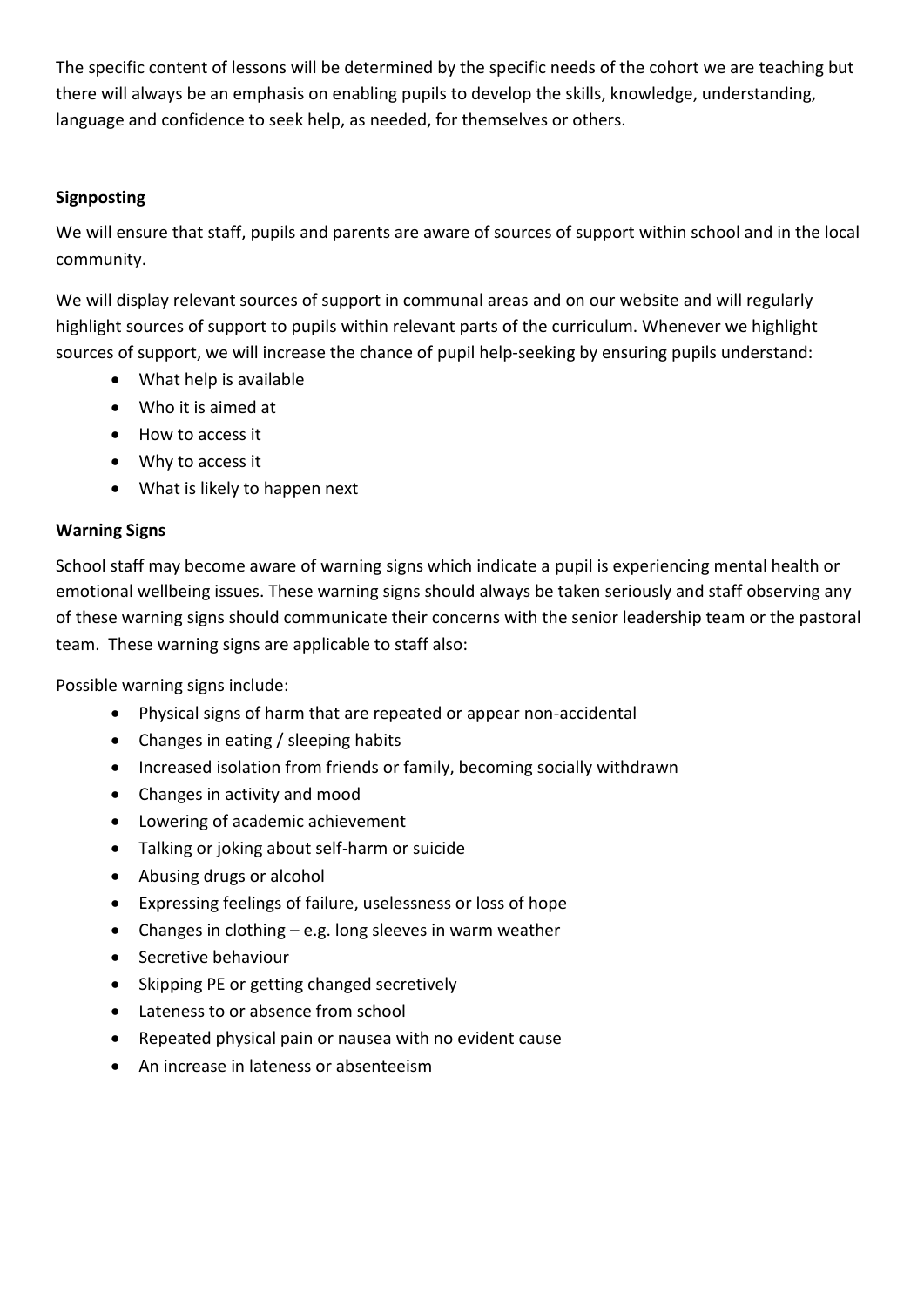### **Managing disclosures**

A pupil may choose to disclose concerns about themselves or a friend to any member of staff so all staff need to know how to respond appropriately to a disclosure.

If a pupil chooses to disclose concerns about their own mental health or that of a friend to a member of staff, the member of staff's response should always be calm, supportive and non-judgemental.

Staff should listen, rather than advise and our first thoughts should be of the pupil's emotional and physical safety rather than of exploring 'Why?'

All disclosures should be recorded on the 'green form' or within CPOMS. This written record should include:

- Date
- The name of the member of staff to whom the disclosure was made
- Main points from the conversation
- Agreed next steps

This information should be shared with the mental health lead who will provide store the record appropriately and offer support and advice about next steps.

# **Confidentiality**

We should be honest with regards to the issue of confidentiality. If we it is necessary for us to pass our concerns about a pupil on then we should discuss with the pupil:

- Who we are going to talk to
- What we are going to tell them
- Why we need to tell them

We should never share information about a pupil without first telling them. Ideally, we would receive their consent, though there are certain situations when information must always be shared with another member of staff and / or a parent - particularly if a pupil is in danger of harm.

It is always advisable to share disclosures with a colleague; this helps to safeguard our own emotional wellbeing as we are no longer solely responsible for the pupil, it ensures continuity of care in our absence and it provides an extra source of ideas and support. We should explain this to the pupil and discuss with them who it would be most appropriate and helpful to share this information with.

Parents should be informed if there are concerns about their mental health and wellbeing and pupils may choose to tell their parents themselves. If this is the case, the pupil should be given 24 hours to share this information before the school contacts parents. We should always give pupils the option of us informing parents for them or with them.

If a child gives us reason to believe that there may be underlying child protection issues, parents should not be informed, but the DSL or deputy DSL must be informed immediately.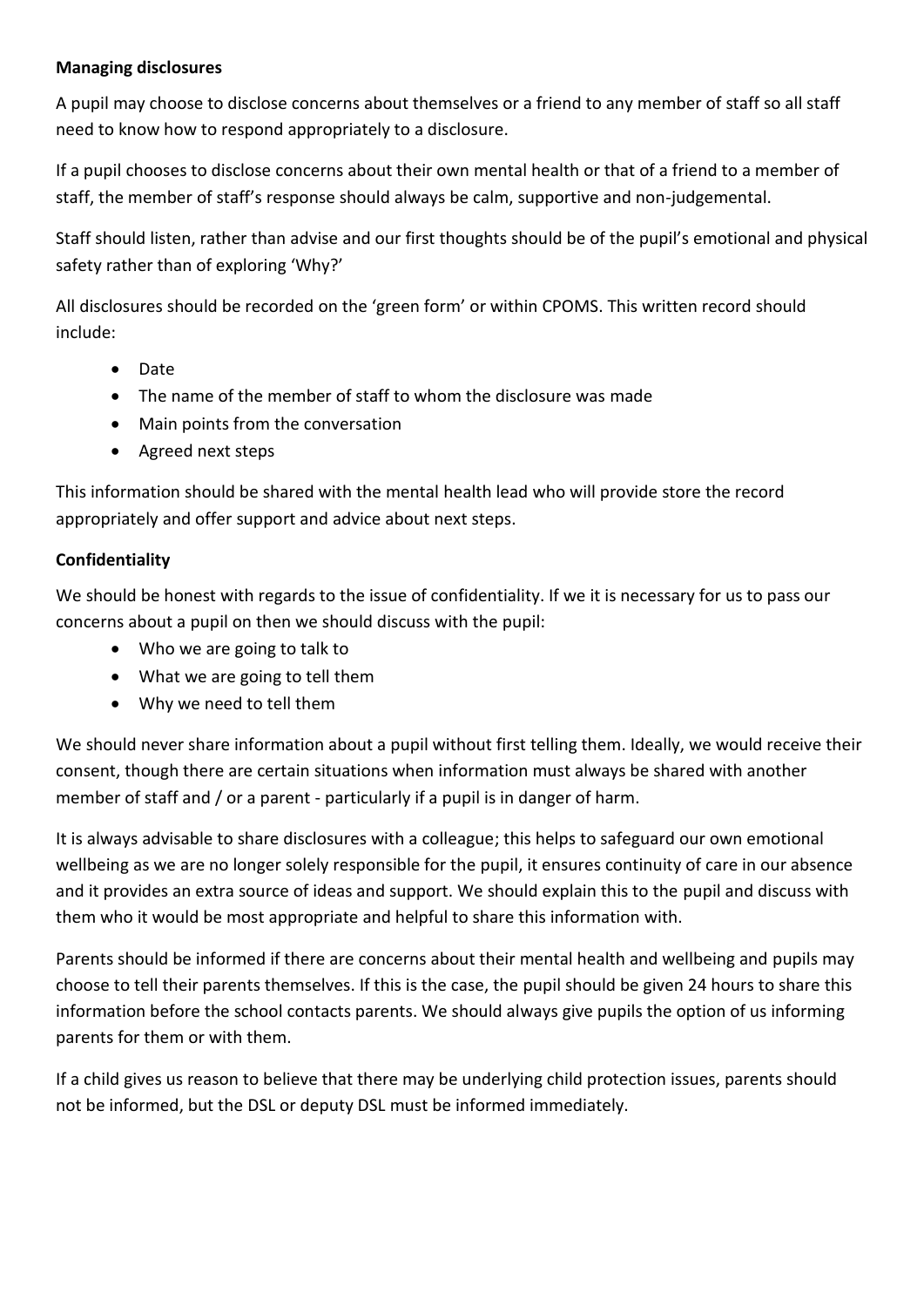#### **Working with Parents**

Where it is deemed appropriate to inform parents, we need to be sensitive in our approach. Before disclosing to parents we should consider the following questions (on a case by case basis):

- Can the meeting happen face to face? This is preferable.
- Where should the meeting happen? At school, at their home or somewhere neutral?
- Who should be present? Consider parents, the pupil, other members of staff.
- What are the aims of the meeting?

It can be shocking and upsetting for parents to learn of their child's issues and many may respond with anger, fear or upset during the first conversation. We should be accepting of this (within reason) and give the parent time to reflect.

We should always highlight further sources of information and give them leaflets to take away where possible as they will often find it hard to take much in whilst coming to terms with the news that you're sharing. Sharing sources of further support aimed specifically at parents can also be helpful too e.g. parent helplines and forums.

We should always provide clear means of contacting us with further questions and consider booking in a follow up meeting or phone call right away as parents often have many questions as they process the information. Finish each meeting with agreed next step and always keep a brief record of the meeting on the child's confidential record.

## **Working with All Parents**

Parents are often very welcoming of support and information from the school about supporting their children's emotional and mental health. In order to support parents we will:

- Highlight sources of information and support about common mental health issues on our school website
- Ensure that all parents are aware of who to talk to, and how to get about this, if they have concerns about their own child or a friend of their child
- Make our mental health policy easily accessible to parents
- Share ideas about how parents can support positive mental health in their children through our regular information evenings
- Keep parents informed about the mental health topics their children are learning about through HeartSmart or in more generally, and share ideas for extending and exploring this learning at home.